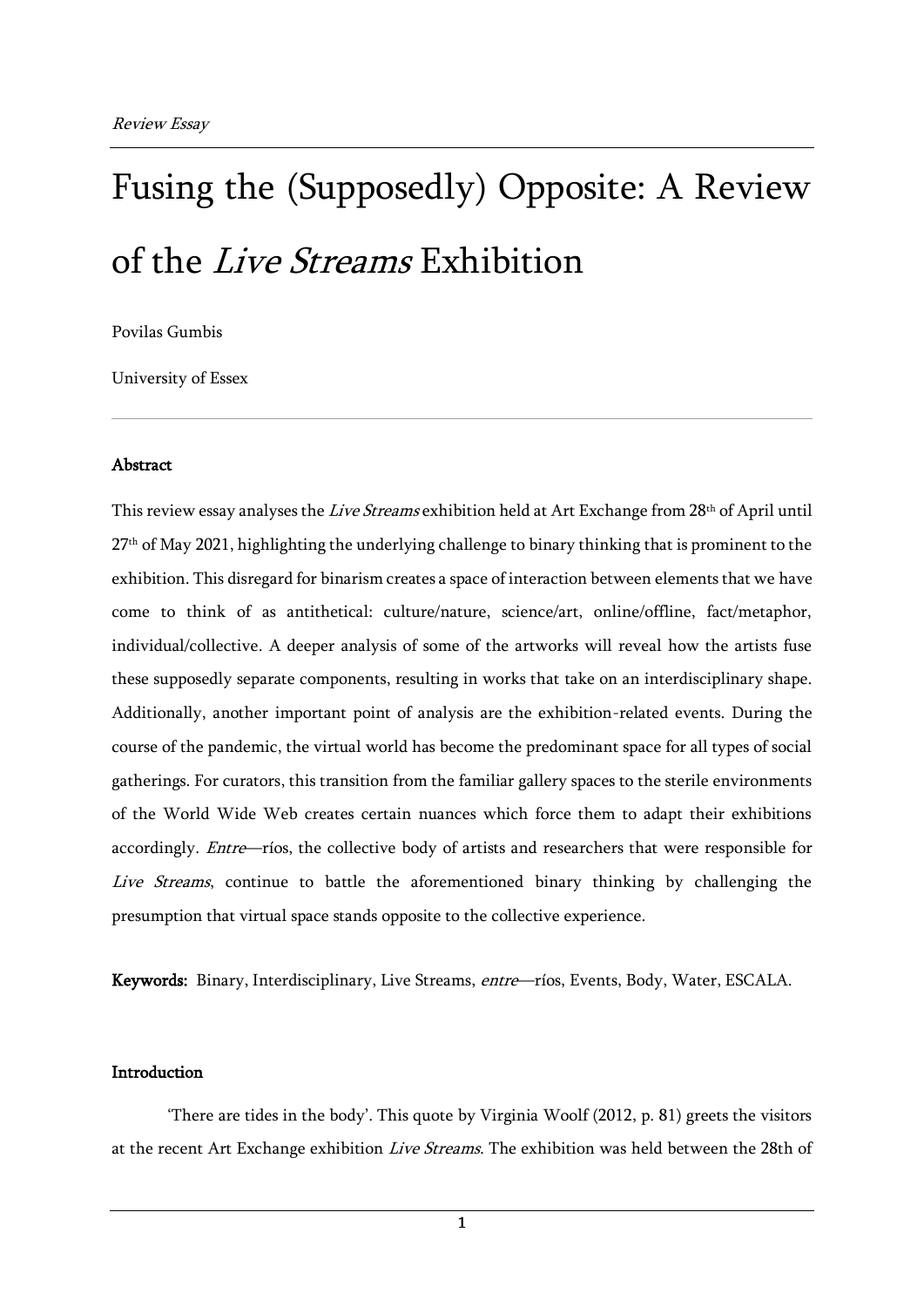April and 27th of May in 2021 and it was curated by Lisa Blackmore<sup>1</sup>, Diego Chocano<sup>2</sup> and Emilio Chapela<sup>3</sup>, all part of *entre*—ríos, a collective of artists and researchers who in their projects attempt to touch upon environmental themes with the help of the arts.

The aforementioned introductory metaphor of Woolf acts as a guide throughout the whole show. The use of symbolic terms is, according to Jung (1964, p. 21), a way for us to 'represent concepts that we cannot define or fully comprehend'. Yet, entre—ríos are quick to regard Woolf's quote as literal, equating both the matter and the processes of rivers to the human body. The natural opposition that we come to expect between metaphor and fact is thus blurred, opening doors to knowledge that invites the seemingly contrasting elements to converse.

It is this refusal to think in binary terms that defines the Live Streams exhibition, where human/nature, culture/nature and online/offline are no longer separate entities existing within their predetermined boundaries. These opposites came together in the exhibition which was opened to both online and 'real-life' audiences. A dual existence that embraces the strict rules forced upon us by the COVID-19 pandemic, compelling us to look at the supposedly separate sphere of the World Wide Web as having the ability to impact the so-called 'real' world and therefore as a part of it. Aside from revealing the epistemological limitations that we put on ourselves, Woolf's quote is used as an invitation to a journey that is as much personal, as it is collective. The idea that 'there are tides in the body' makes us visualize the complex, intersecting channels of flowing water within our own interiors. It is almost as if one has to say 'there are tides in my body' before broadening one's gaze and applying this statement to others.

### Analysis of the Artworks

It is precisely this fusion of collective and personal that underlines the works of contemporary Peruvian artist Genietta Varsi, who in her works deals with the mutually transformative relationship that bodies have with nature. Before I had the chance to fully engage with the objects presented in the exhibition, I attended the online-held exhibition launch event organized by the

<sup>1</sup> School of Philosophy & Art History and the Centre for Interdisciplinary Studies, University of Essex.

<sup>2</sup> Assistant Curator of Essex Collection of Art from Latin America/University Art Collections.

<sup>3</sup> Artist and Research Assistant at the University of Essex.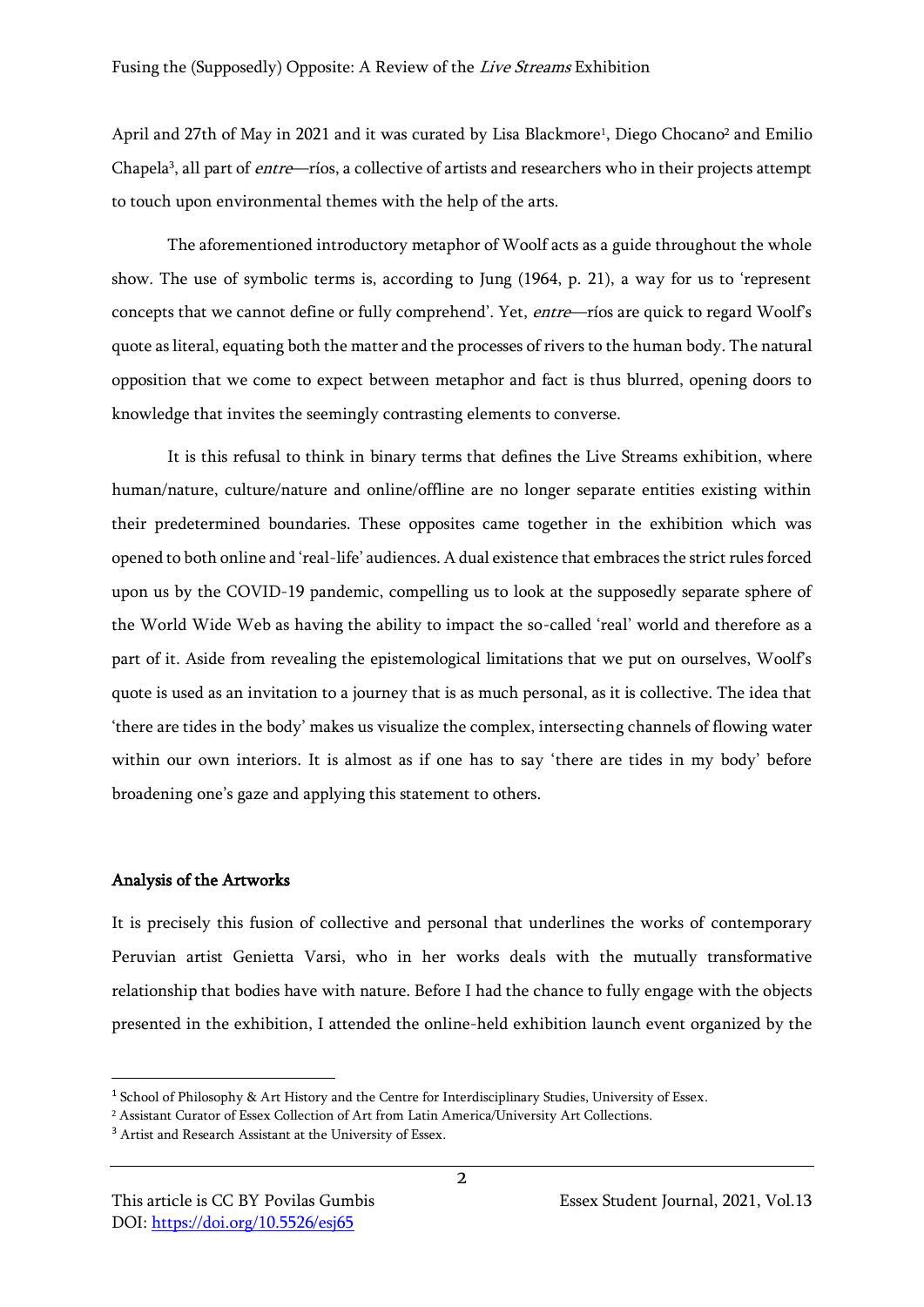show's curators, where they introduced the backstory of the show and the *entre*—ríos collective behind it. The event also featured a breathing workshop led by Varsi, where the participants were invited to follow the artist's commands. Spatially separated from each other yet brought together to the same virtual space with the help of Zoom, we had to sit or stand, and imitate the shape of a heart by holding our hands next to our chest and then lay them down on our thighs in a position more typical to meditative exercises. We took deep breaths and then held them in. We also did the opposite by letting all the air out of our lungs, feeling tingling sensations all over our bodies as the time passed. It is these breathing exercises that allowed us to feel a deeper connection with the flowing waters: how our lack of oxygen and the increasingly excessive amount of carbon dioxide mimics the nature of polluted rivers. This imitation of drowning replaced any previous thoughts and sources of stress (the Damocles sword of my impending exams was, even if for just a minute, nowhere to be seen) and left us in the all-consuming and ever-expanding darkness.

I am aware of the overly dramatic word choice in describing the peculiarities of the experience, yet I can assure the reader that the fear brought on by these sensations was utterly real. Looking retrospectively, these types of exercises allowed for a different temporal perception that is antithetical to the usual sixth gear of the social media age. The inability to think of anything but that vital breath of fresh air (which I could equate to feeling parched on a hot summer's day, knowing full well that only a cold glass of water could satisfy the enormous thirst) made the short and long hands of the clock switch positions. As Varsi's voice finally allowed us to continue our natural breathing cycle, and as various thoughts finally rejoiced in having the space to play again, I began to wonder: can we truly call these sorts of practices 'art', or does it expand our notions of this already hard-to-pinpoint term? In the posters accompanying the videos she produced for the exhibition, Varsi seems to playfully engage with this notion by producing scientific depictions of the human body and its processes and then subsequently undermining them. For example, in the digital print titled *Liberating the Waters* (Varsi, 2021) (Figure 1), an accurate depiction of a skin cell and a model of the human nervous system are visible on the top left corner. One would expect to find these images in their biology schoolbook, but they are offset by the unfamiliar image of the spread-out human figure. Despite the bearing striking resemblance of the figure to the symmetrical Vitruvian Man - an image that itself fuses the artistic with the scientific due to Leonardo da Vinci's inquisitiveness into both spheres - the blue vertical lines falling to the ground showcase the loss of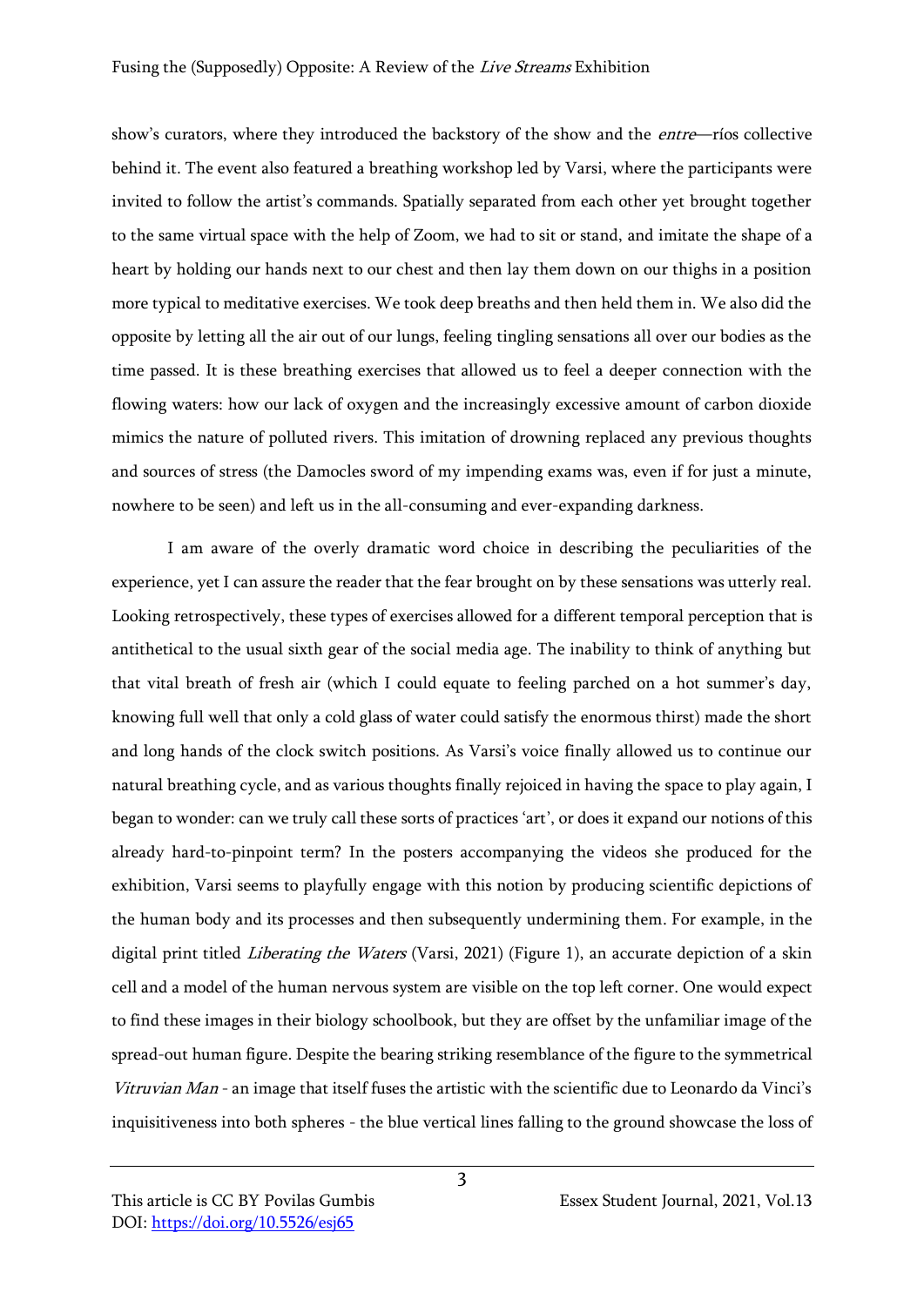water through myriad of channels within the human body. The same can be said about the cycle of crying depicted through the presence of six human heads, with the water steadily filling up the head to a point where it has nowhere to go but through the passages of its lacrimal glands - an illustration that is more metaphorical than science-related. Therefore, the scientific undertones are convoluted by the artist's panache, denying the didactic insight one would expect to gain from similar material.

Figure 1:Liberating the Waters (Varsi, 2021)

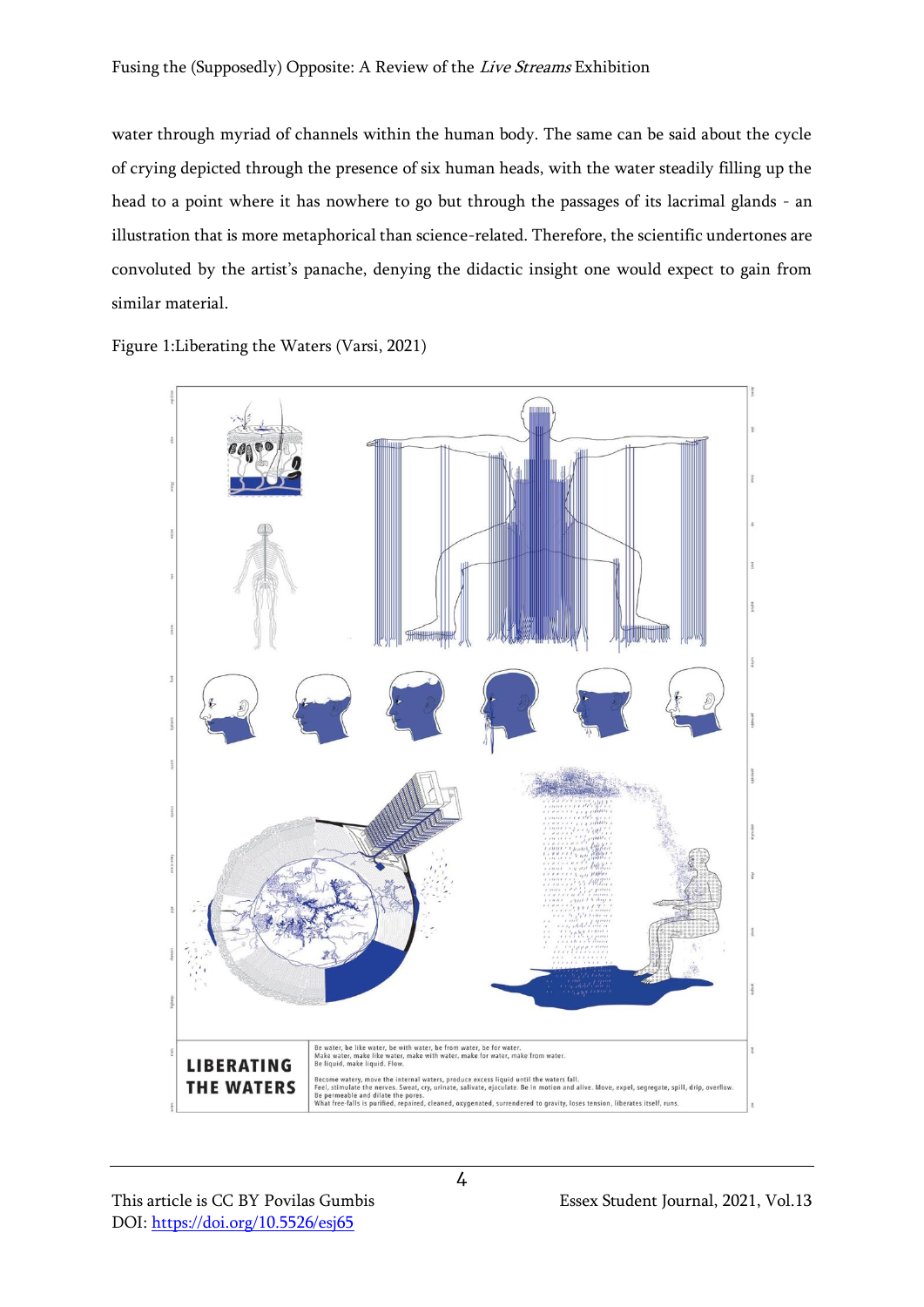

Figure 2: Expedición Machu Picchu: Orquídea parásita verde (Baraya 2013)

Alberto Baraya, whose work Expedición Machu Picchu: Orquídea parásita verde (2013) is depicted in Figure 2, is known for his simulations of anthropological expeditions. In this artwork, he once again steps into the shoes of a colonial-era explorer. The artwork belongs to the Essex Collection of Art from Latin America, an integral partner of the exhibition whose works broadened the conversation kindled by entre—ríos. Expedición Machu Picchu is an example of the fusion between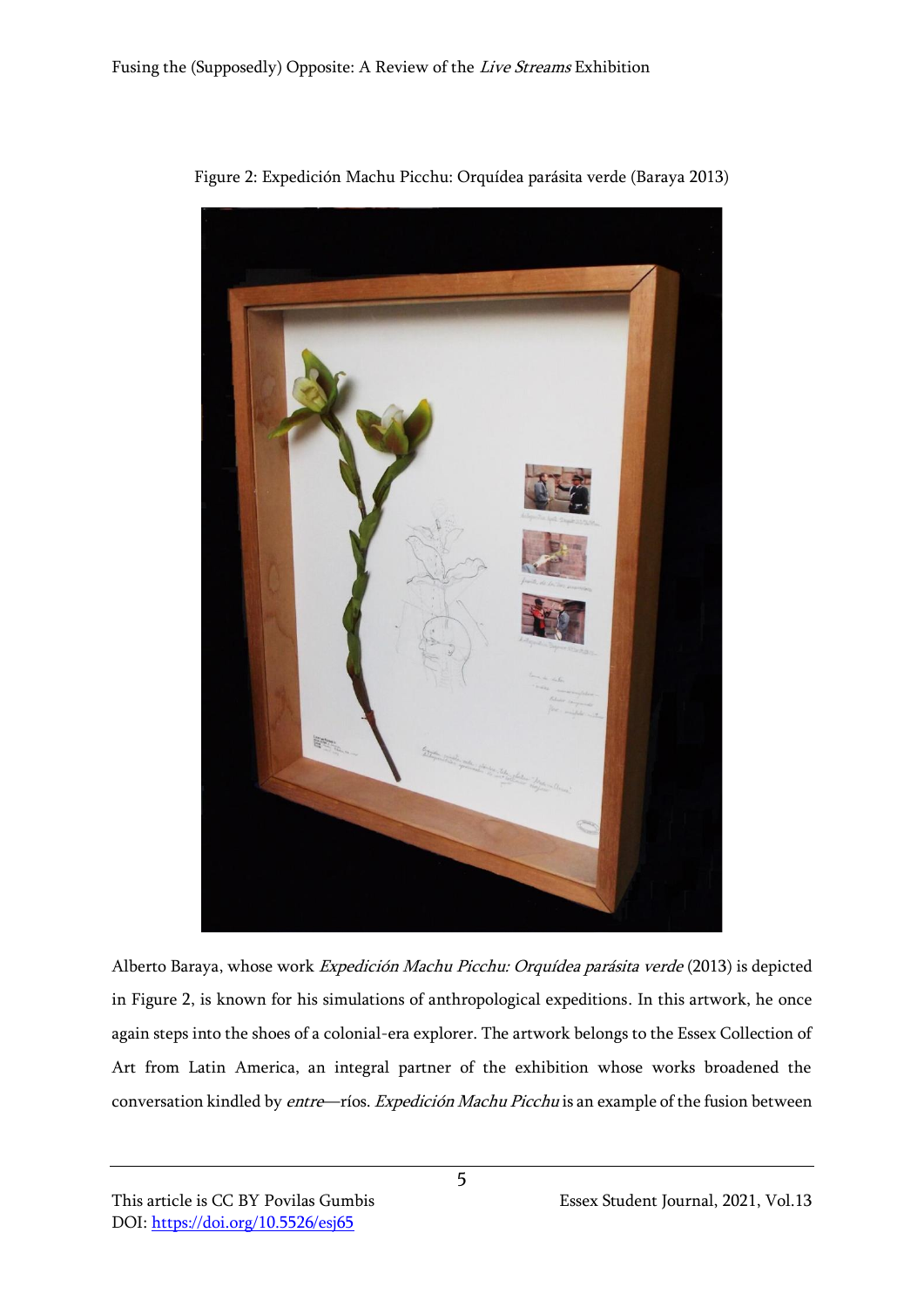art and science that permeates the exhibition and exchanges Varsi's playfulness for a piercing critique into the supposed objectivity of scientific practices. The multimedia artwork features a found object in the form of a plastic flower. A drawing with scientific measurements, and pictures showing the performative aspect of the work, with notes scribbled across the piece accompany it. The artwork resembles a plucked page from an authentic diary of a scientifically curious colonial traveller. Baraya, as seen in the photographs on the right side of the work, invites other people to measure his head using a thickness compass. A famous practice in the French-developed criminal identification system (Sekula, 1986, p. 11) as well as in the pseudo-scientific phrenological studies made by the colonizers to fathom and more importantly to assert the difference of indigenous communities (Bank, 1996, p. 389). What is interesting, is that although Baraya is presented by the artwork description as the colonized traveller, he is not the one who conducts the measurements; rather, he gives this task to the locals, thus subverting the actual custom. The notion of power is therefore brought into the fore, with the artist subjecting himself to the role of a passive inhabitant, a mere object for the more powerful. The pictures also depict Baraya holding a flower during these measurements of the skull; the same one that then towers above the rest of the objects within the artwork. A herbarium of sorts that mimics the way real people were treated as if they were samples of plants. A pre-set goal to treat different people as the 'other' and use science (or pseudo-science as phrenology is now rightfully regarded) to systemize them, is a way in which knowledge is subverted into a tool of suppression, giving power to one group, yet marginalizing the other.

Moving my gaze from the *entre*—ríos webpage to Art Exchange, the Essex University's gallery space (albeit, still remaining within the confines of my computer screen, as I am simply transitioning to the Art Exchange's website to get a sense of the physical part of the exhibition), I am immediately fixated on Emilio Chapela's Salto del Tequendama (2021). Granted, I doubt I am the only one, as its position is roughly in the middle of the gallery, with its towering size and mode of presentation making it immediately noticeable. The artist continues his practice of finding multidisciplinary connections by focusing on natural phenomena, which in this case is a waterfall. A linen fragment is hung from the ceiling; its length forces it to nest on the floor; its end tightly wrapped in a scroll-like manner, as if the work is not fully complete and the story it aims to tell continues to be written. By comparing Chapela's work to a scroll, I begin to look at it as if it was a text, a non-traditional one of course, that aims to convey a message to its viewer. The idiosyncratic,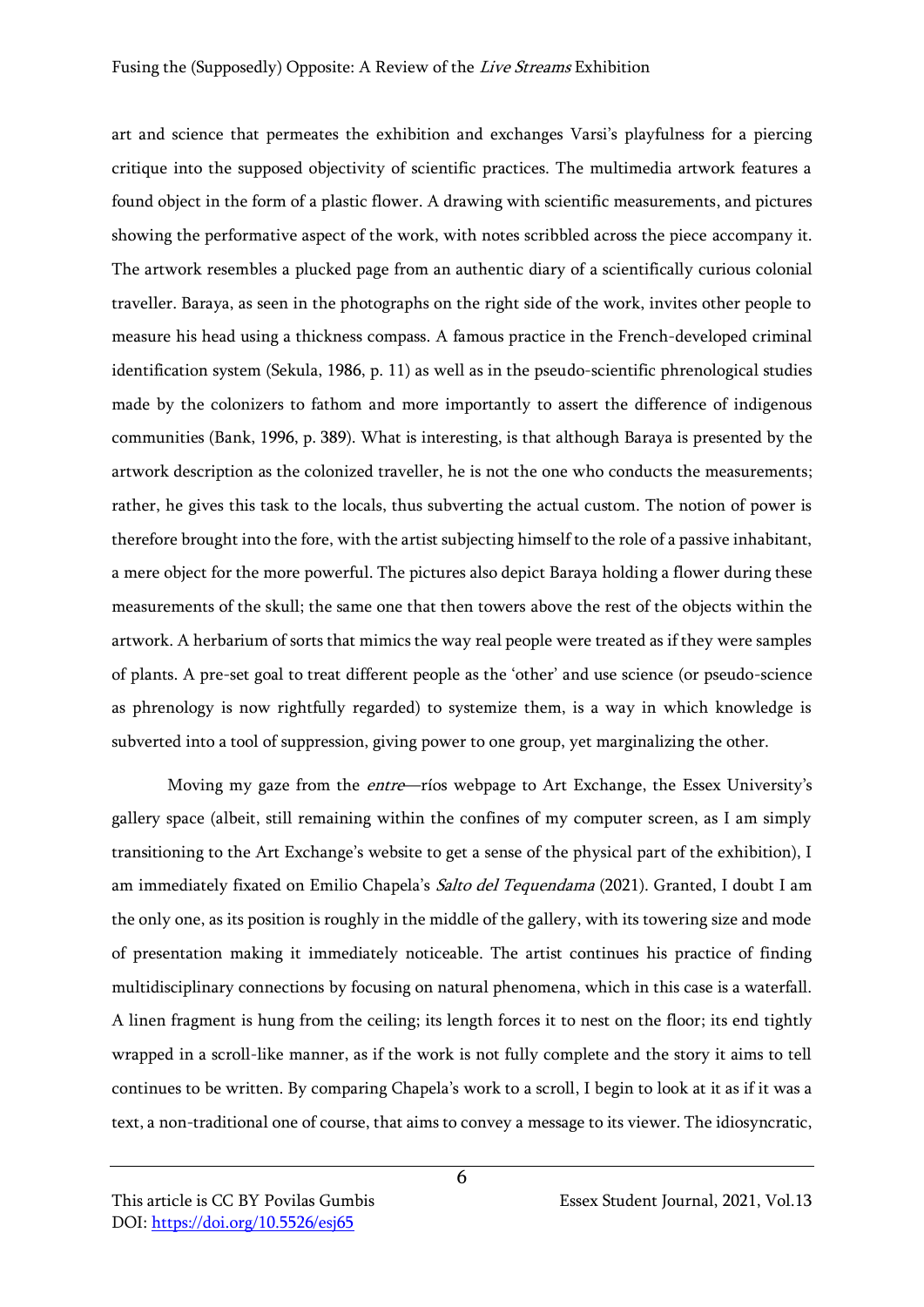wave-like shapes of the acrylic paint invoke a certain texture, an invitation to a sensory experience that fuses vision and touch. I wonder if it is like braille writing: will scurrying my finger across one of the layer-like lines make me receive the message of the artwork? As transgressive gallery practices like touching the artwork begin to enter my mind's periphery, I attempt to subside the bubbling academic within me and instead just look. The work is simply beautiful: a variation of colours stream down the linen, alternating between hues too numerous to mention. I find myself particularly enjoying the middle section, where orange meets yellow, with the accompanying azure blue highlighting this intersection. I begin to search for a pattern, for a reason as to why the colours are positioned in such a way. This is a sign that my rational thinking has arisen from its deep slumber of two minutes. In order to continue looking without its interference, I accommodate reason by throwing it a bone of 'I do not know' that it then chases out of the chambers of my mind.

With no one to disturb me, I return to the aesthetic pleasures. I realize how wonderfully abstract this work is, how, by enveloping you in its formal qualities it almost overshadows the deeper contextual layer hiding behind its shapes and colours. Seeing Cy Twombly's Untitled (Bacchus) (2008) was a similar experience, as I tried my hardest not to engage with it critically out of fear of ruining this rarely-occurring opportunity, allowing for a spiritual experience to consume me, passing the reins over to feeling as opposed to the usual suspect of control – the aforementioned reason. Once again, this moment of awe that I am describing does not last for very long and the academic curiosity forces me to shift my attention (this time for good) towards the meaning of the artwork.

Chapela had a dream of the Salto del Tequendama (yes, merely a dream, as he has never, in fact, been there; only photographs and videos of friends introduced him to the natural splendour of the waterfall) and within that dream he dropped his camera down the many-litres-of-water-persecond pumping waterfall, finding its journey's end at the depths of the polluted waters of Bogota River in Colombia (entre—ríos, 2021). These pollutants turned into lines of colour and then subsequently, after the inspiration from the indigenous thinker Ailton Krenak, became parachutes. This gradual transformation of a visual within a dream to a three-dimensional object within 'reality' highlights how the former is part of the latter, connecting to the predominant theme of the exhibition by once again showcasing that the elements we came to think of as separate are actually entwined in a dynamic relationship. According to Chapela, the dream that inspired the artwork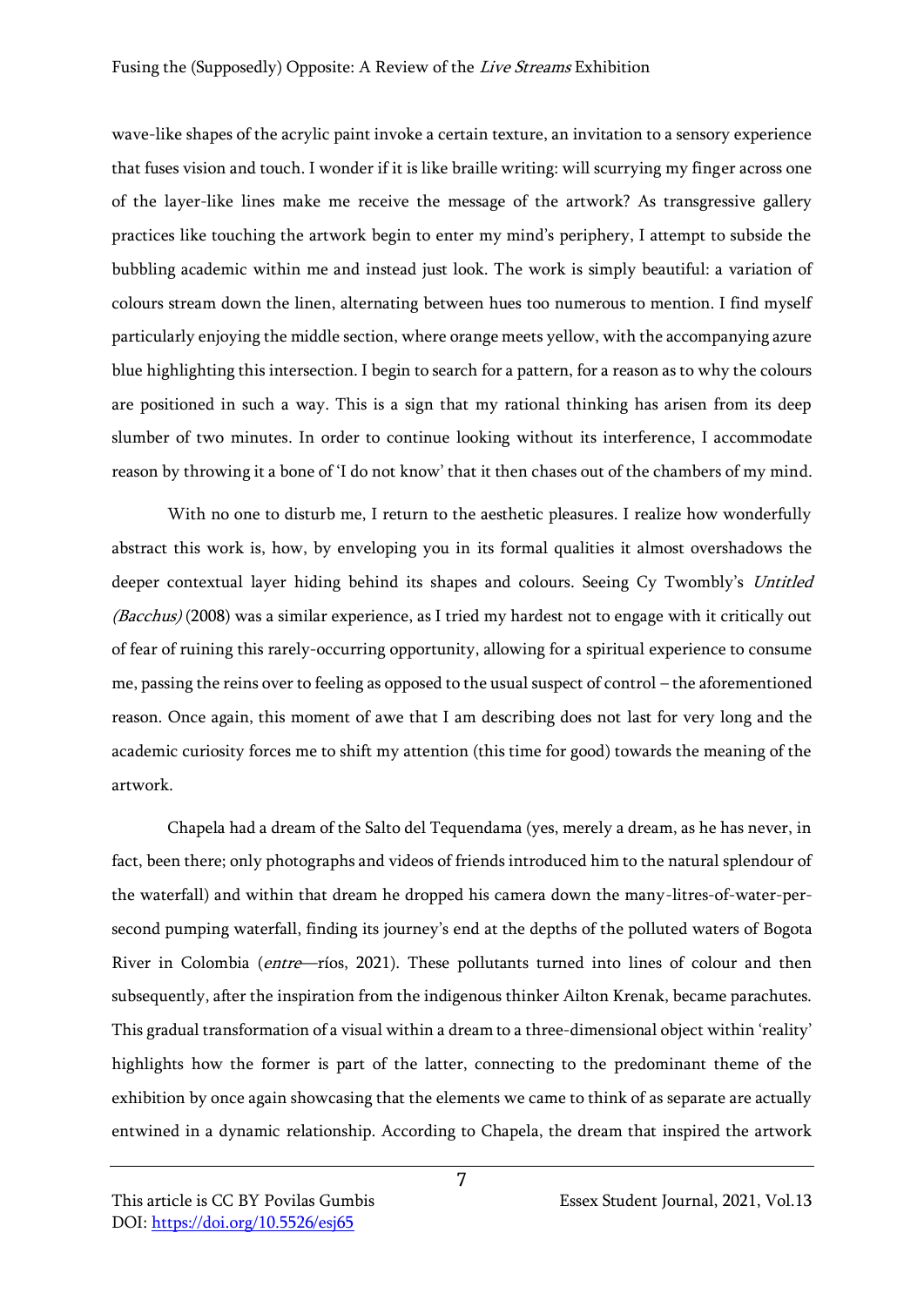made him realize that for a while he was falling as well (entre—ríos, 2021). Thus, the recontextualization of lines of colour into parachutes, whose function is to make the whole ordeal of falling a safe enterprise, is a way to take the fear out of falling and instead make us embrace it as a necessary component of life and growth that one is inevitably forced to undergo. (Think of the drowning orchestrated by Varsi, my rational mind nudges me.)



Figure 3: Salto del Tequendama (Chapela, 2021)

The audience members who are adamant on experiencing everything *Live Streams* has to offer, whether it is the online or the offline version, will inevitably spend most of their time engaged with the video works, as they make up most of the exhibition's material. The Colombian visual artist Eulalia de Valdenebro, whose work attempts to peace the gap between the natural and the human, is featured in the exhibition with Cuerpopermeable (Figure 4). A video series showcase the artist becoming different elements, turning her body into a vessel of mist, lake, and wind, creating a connection between different types of bodies, fusing human and nature, highlighting the communicative capabilities of our bodies and their origins as the first contact with the world surrounding us. Communication is also at the forefront of Mexican artist Tania Candiani's oeuvre -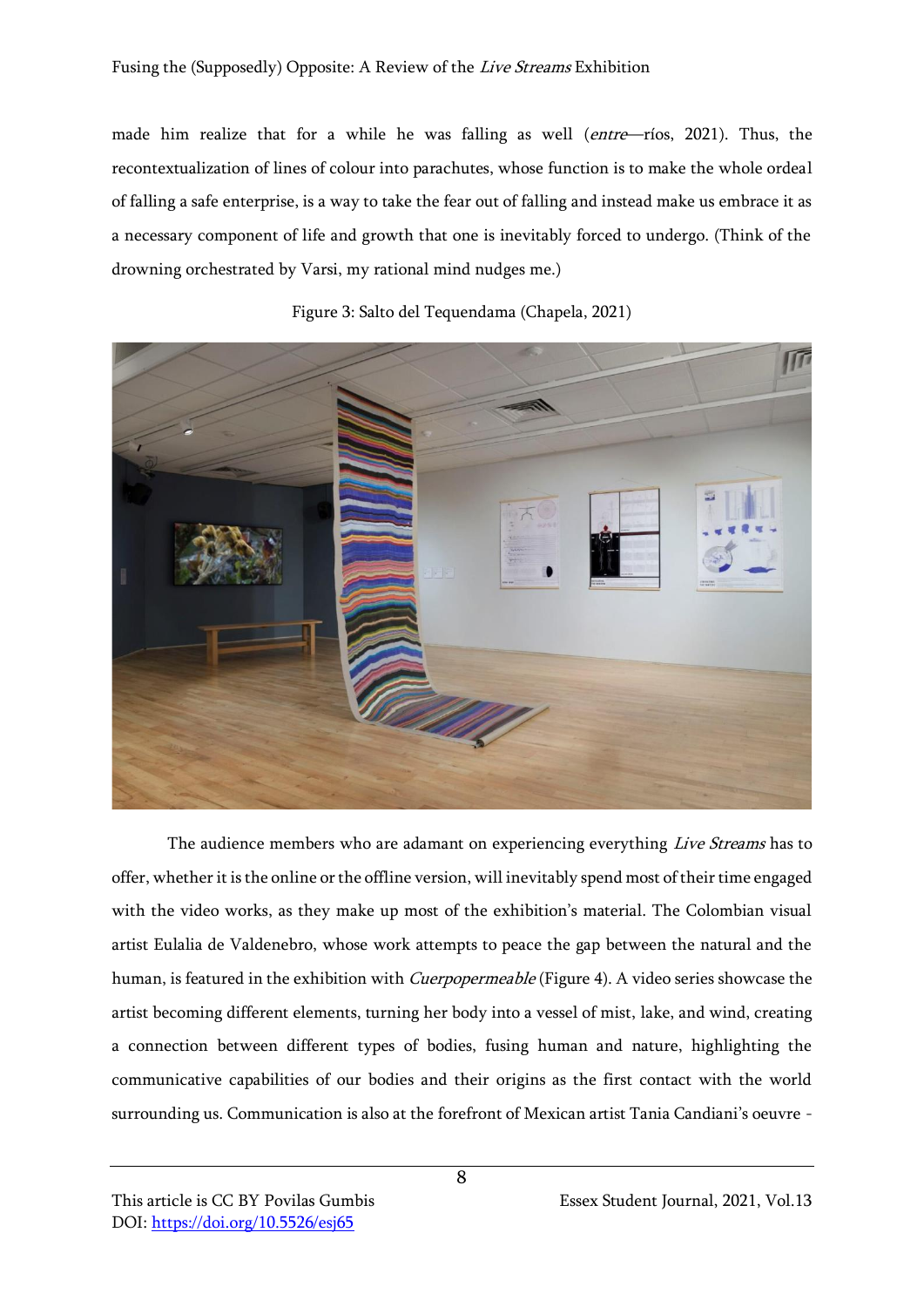specifically how certain places trigger various temporal and spatial links. Songs for Magdalena and Yamuna (2013-21), are two side-by-side videos depicting two canoes, which are holding the same gramophone at their bow, one playing *Blue Danube* while the other responds with a grief song in Hindi. One is carried by the waves of Magdalena in Colombia, while the other is swayed by the waters of Yamuna in India. The temporal difference of eight years and a spatial distance of over 15,000 kilometres does not seem to hinder the communicative yearnings, as the songs take turns transforming the vibrations of the vinyl into amplified sound. If we were to translate this conversation into a language familiar to our ears, we would undoubtedly hear a lot of common experiences that these two polluted rivers share.

Figure 4: Cuerpopermeable (de Valdenebro, 2021)



There is a connection here to be made between Candiani's work and that of the experience of the events in the exhibition's public program. As everything else in the past year and a half, so did the events seek refuge within Zoom video conferences. Yet, there was something particular about these virtual events, something that made them stand out from all the lectures, classes, or meetings. First of all, similar to Candiani's work, Varsi's breathing workshop and Vásquez's meditation-centred event (with fascinating gramophone-like contraptions that transform the uneven and history-steeped surfaces of stones collected at the bank of rivers into primordial sounds which the artist dubs 'The Grandmothers' songs') pay a lot of attention to the body. It is quite easy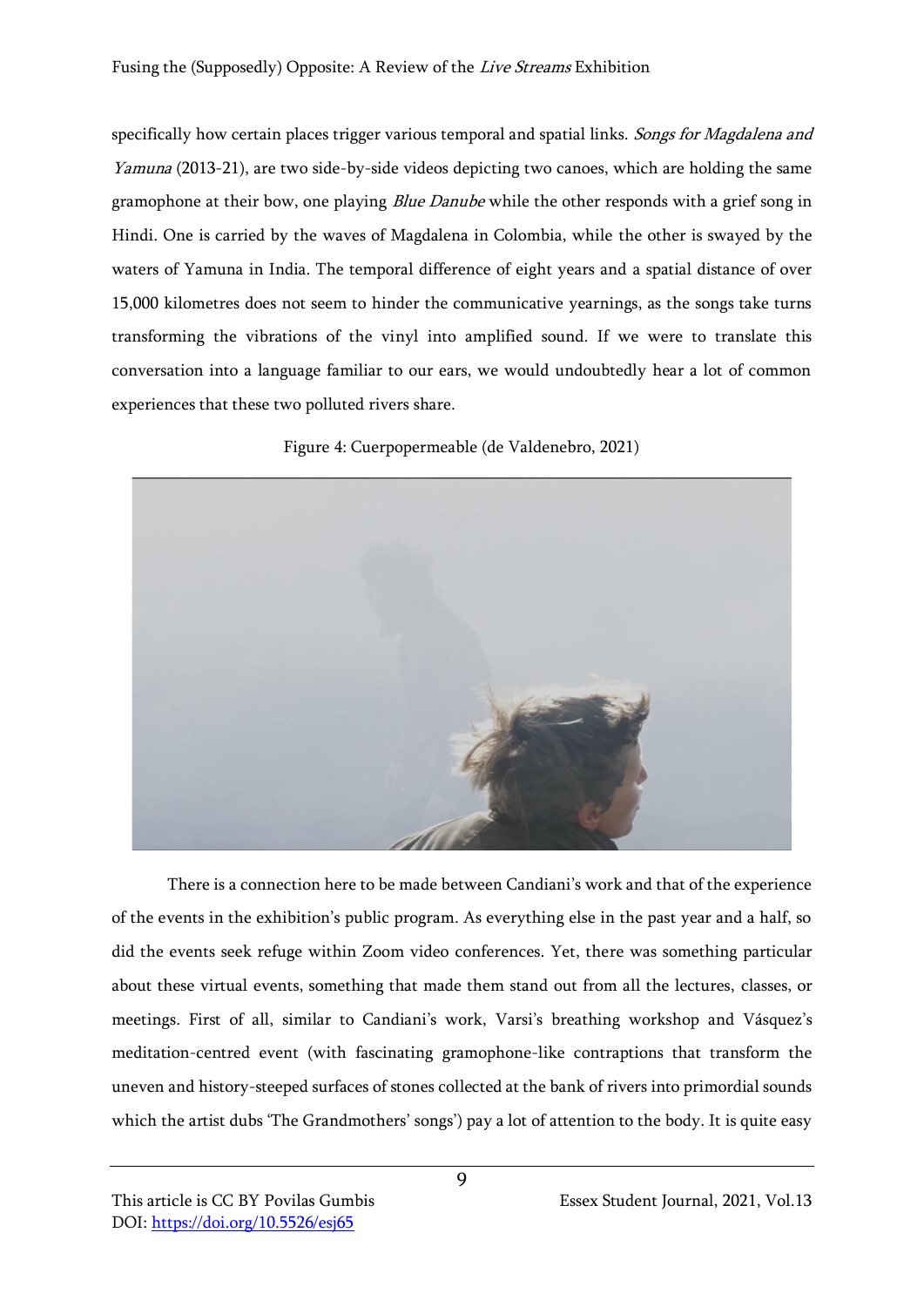and natural to feel alienated using a software like Zoom. Looking at others and ourselves as just identically sized rectangles on a black screen, each sitting in front of our computers with undescriptive backgrounds masking our current geographical location, separated from each other by a thin black outline makes us feel estranged. There is also an often-occurring tendency to forego video altogether, to use only our voices to let others know that we are listening, critically engaging, that we are, in fact here. Yet, even if the above-mentioned, despair-laden words do ring true to some experiences each of us might have had, it does not always have to be so dystopian. There is an ever-present chance to inject our bodies into virtual spaces and be amazed at the communal opportunities that they provide. For example, during Varsi's workshop we were asked to turn on our microphones and cameras in order to have this experience of shared space in a fragmented world that is anything but. Even though my reticence denied this request, I was still able to see and hear the breathing of others. There was one instance where we were told to make various shapes with our lips and press the air out in different volumes, seeing how the sound changes accordingly. Being able to hear others being unafraid to let out the strangest of sounds quickly dissipated the awkward atmosphere and did, in fact, overcome the supposed limitations of a virtual social space.

### Conclusion

There is so much more to be said about the exhibition and both its overarching themes and the various individual investigations conducted by each artwork. What my own condensed perspective and the musings that flow from it should reveal, is the meditative concentration of the exhibition that brings to the fore the vast capabilities of our bodies that go beyond the roles of vessels of the mind. The strong interdisciplinary foundation of scientific inquiry within the exhibition makes such notions something more than mere metaphysical ponderings, but, I believe, travels back in time to a more primordial relationship that encompassed bodies with other living matter. Rivers are the example that *Live Streams* uses, and it is indeed a way to turn the metaphorical into the real, to make the body flow and inspire hope through the healing capabilities of streaming waters. In the ever-continuing pandemic we need to know that things could get better.